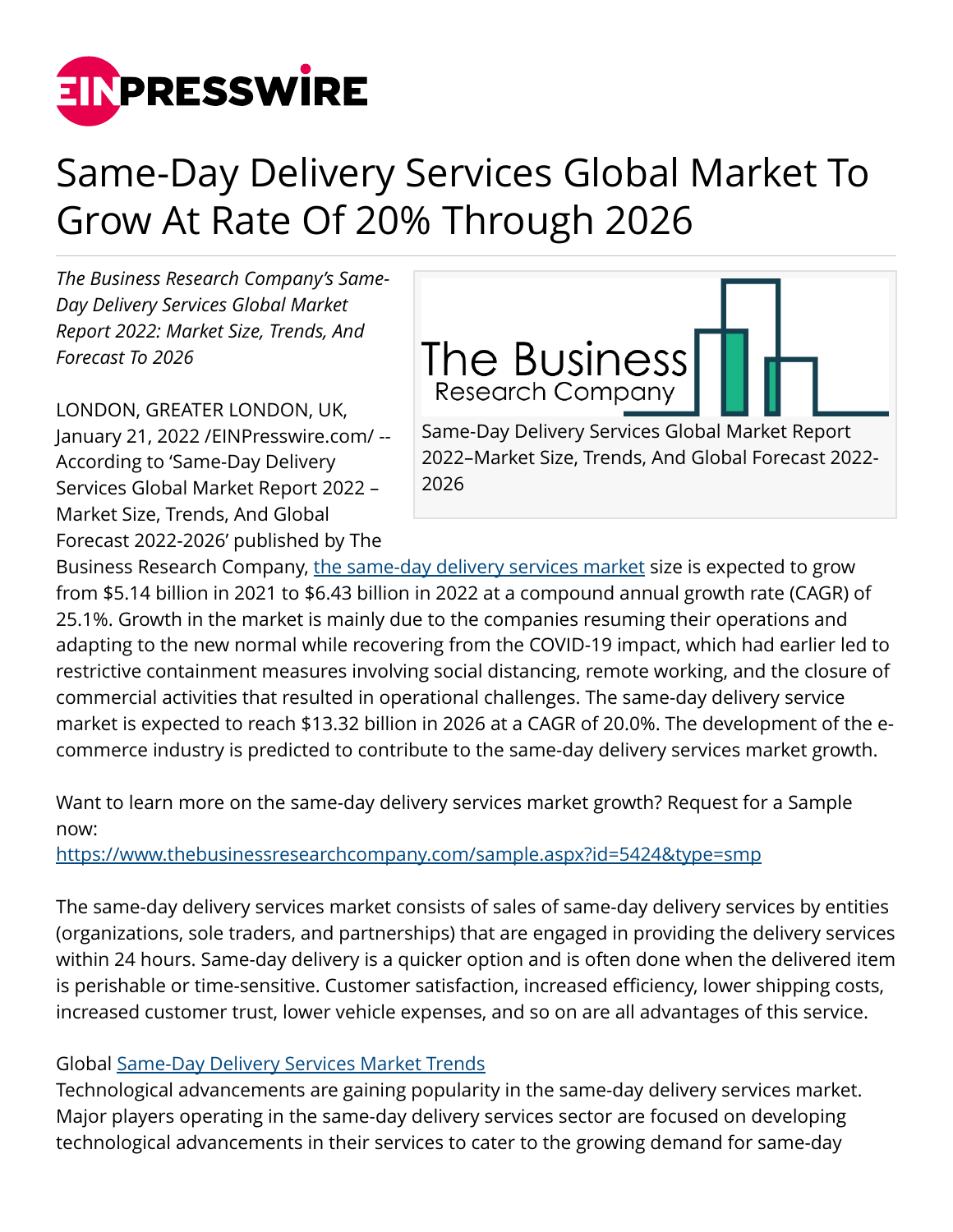delivery of goods and services.

Global Same-Day Delivery Services Market Segments The global same-day delivery service market is segmented: By Type: Business-to-Business (B2B), Business-to-Consumer (B2C), Customer-to-Customer (C2C) By Service Type: International, Domestic By Mode of Transportation: Airways, Roadways, Railways, Intermodal By Application: Retail, E-Commerce, Healthcare, Manufacturing, Others By Geography: The global same-day delivery market is segmented into North America, South America, Asia-Pacific, Eastern Europe, Western Europe, Middle East and Africa. Among these regions, Asia-Pacific accounts for the largest share.

Read more on the global same-day delivery services market report at: [https://www.thebusinessresearchcompany.com/report/same-day-delivery-services-global](https://www.thebusinessresearchcompany.com/report/same-day-delivery-services-global-market-report)[market-report](https://www.thebusinessresearchcompany.com/report/same-day-delivery-services-global-market-report)

Same-Day Delivery Services Global Market Report 2022 is one of a series of new reports from The Business Research Company that provides same-day delivery services global market overview, same-day delivery services global market analysis, forecasts market size and growth for the global same-day delivery services market, same-day delivery services global market share, same-day delivery services global market segments and geographies, same-day delivery services global market players, same-day delivery services global market segmentation, sameday delivery services global market leading competitor revenues, profiles and market shares. The same-day delivery services market report identifies top countries and segments for opportunities and strategies based on market trends and key competitors' approaches.

TBRC's Same-Day Delivery Services Global Market Report 2022 includes information on the following:

Data Segmentations: Market Size, Global, By Region and Country, Historic and Forecast, and Growth Rates for 60 Geographies

Key Market Players: A1 Express Services Inc, 1-800Courier Delivery Services, FedEx Corporation, Aramex, United Parcel Service, Deliv, DHL Group, Same Day Delivery Inc., Naparex, Aztec Messenger LLC, Amazon Logistics, DC Express Inc., CitySprint, Prestige Delivery Systems Inc, TForce Final Mile, American Expediting, Econo-Courier, Power Link Expedite, Competitive Courier Service, BKS SameDay Courier, and Jet Delivery Inc.

Regions: Asia-Pacific, China, Western Europe, Eastern Europe, North America, USA, South America, Middle East and Africa.

Countries: Australia, Brazil, China, France, Germany, India, Indonesia, Japan, Russia, South Korea, UK, USA.